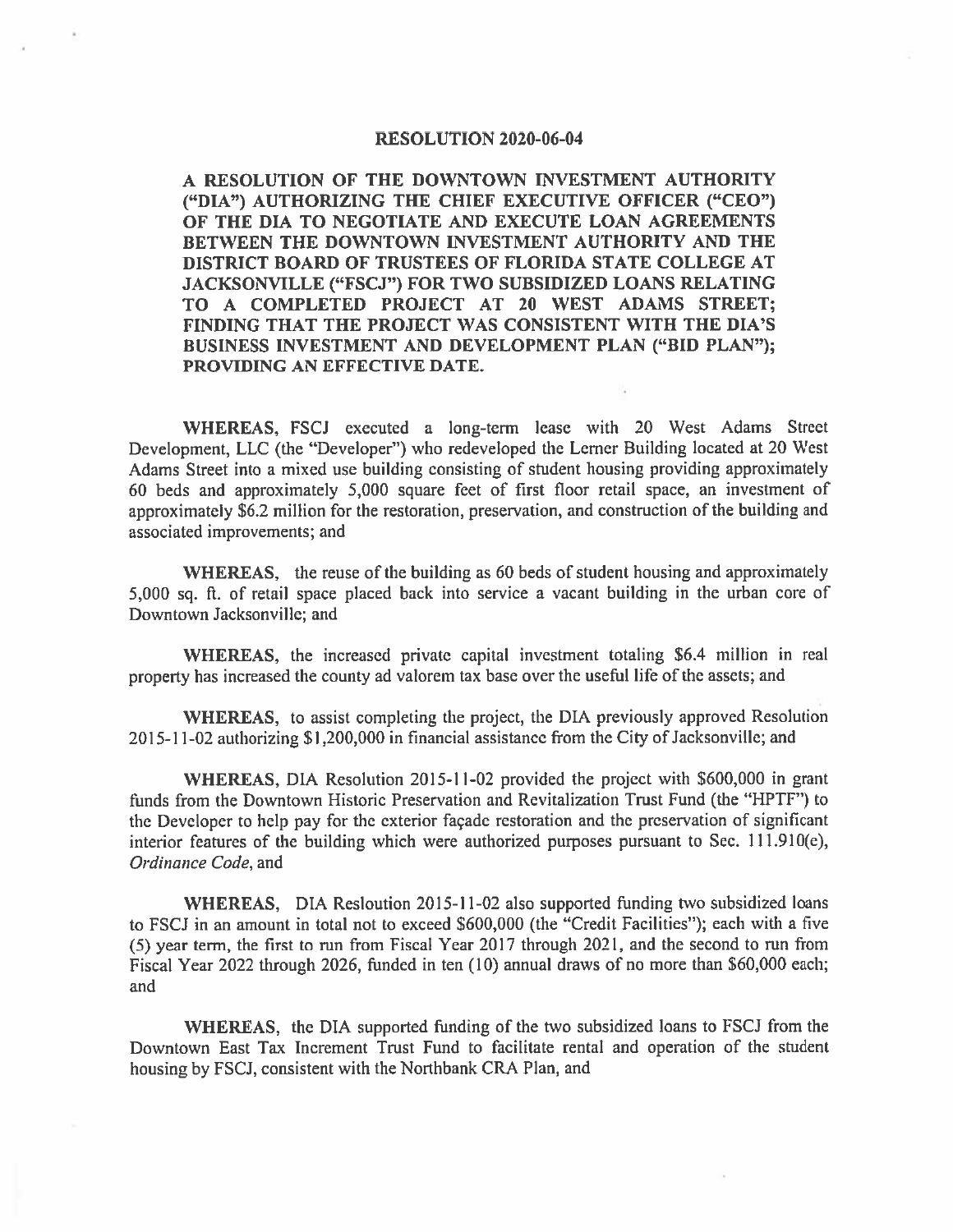WHEREAS, the Loan Agreements were not executed prior to the expiration of the term sheet for the same, and

WHEREAS, FSCJ recently requested the DIA Board consider reauthorizing the DIA CEO to negotiate and execute two new subsidized loans from the Downtown East Tax Increment Trust Fund, each with a five (5) year term, and

WHEREAS, at its November 2019 meeting, DIA approved Resolution 2019-11-01 authorizing its CEO to negotiate and execute new Loan Agreements for two subsidized loans, the terms of which were outlined in a Term Sheet attached thereto which had an expiration date of December 15, 2019, and

WHEREAS, FSCJ failed to execute the Term sheet attached to Resolution 2019-11-01 by the December 15, 2019 deadline, and

WHEREAS, Pursuant to Resolution 2020-02-03, the deadline was extended to May 15, 2020 to complete the execution of all Loan Agreements in accordance with the Term Sheet attached hereto as Exhibit 1, and

WHEREAS, due to the COIVD 19 Declarations of Emergency, neither DIA nor FSCJ were able to complete execution of the Loan Documents within the established timeframe; and

WHEREAS, FSCJ still wished to move forward with the transaction.

NOW THEREFORE, BE IT RESOLVED, by the Downtown Investment Authority:

Section 1. The DIA finds that the recitals set forth above are true and correct and are incorporated herein by this reference.

The DIA hereby reaffirms that the project achieved the following Goals Section 2. and Strategic Objectives of the Northbank CRA Plan:

Redeveloment Goal 2: Increase rental and owner-occupied housing downtown, targeting key demographic groups seeking a more urban lifestyle.

- Strategic Objective: Actively pursue a minimum of 3,850 built and occupied multi-family dwelling units by 2025; and strive to induce construction of 350 multi-family dwelling beds per year.
- Strategic Objective: Promote and attract neighborhood retail to support downtown residents.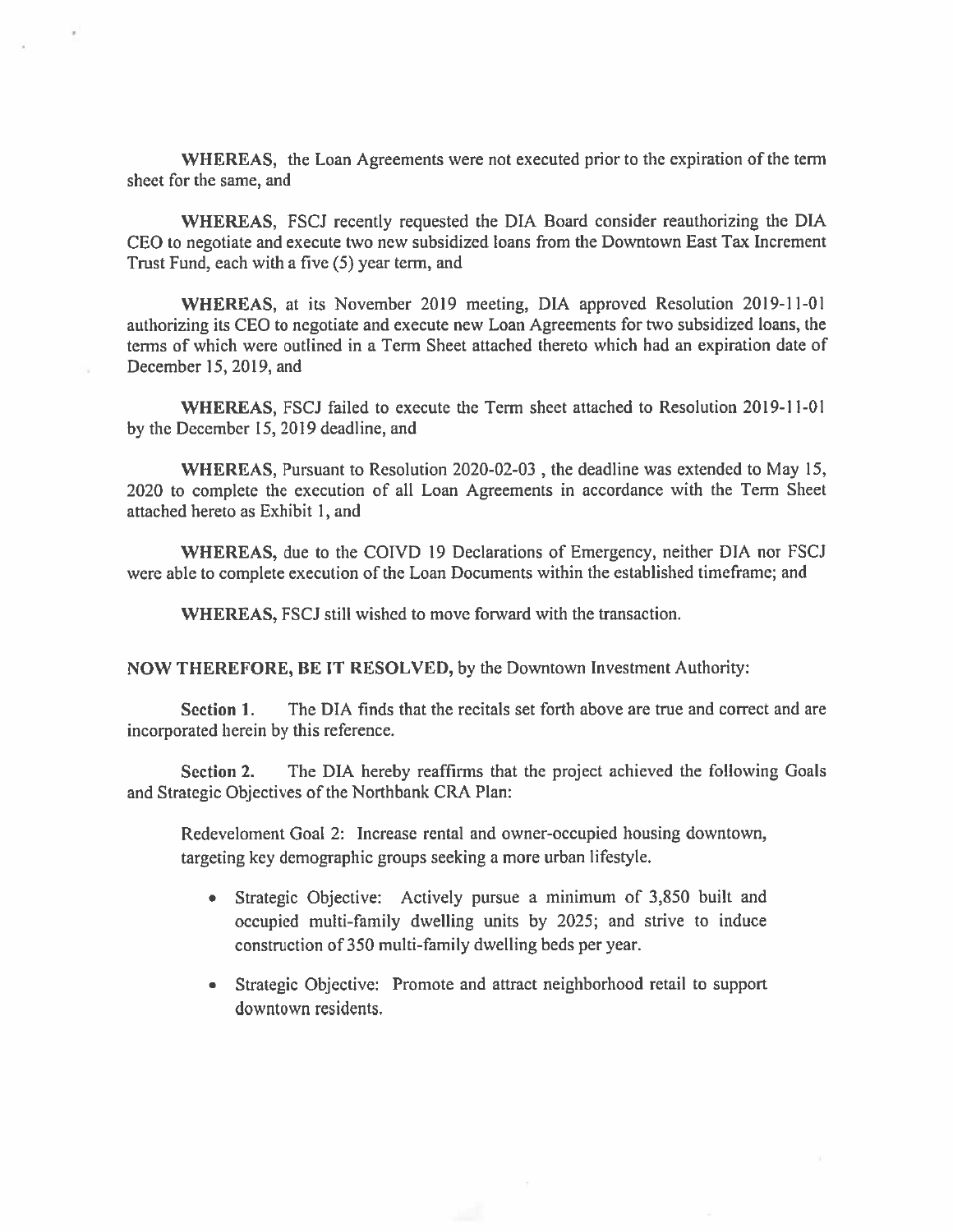Redeveloment Goal 4: Improve walkability/bikeability and connectivity to adjacent neighborhoods and the St. Johns River while creating highly walkable nodes.

• Strategic Objective: Throughout Downtown and particularly in neighborhood nodes, require all buildings to have active facades at street level. Encourage active stret life through a mixture of restaurants (including cafes with outdoor seating), retail services and connection to the street.

The DIA authorizes its CEO to negotiate and execute new Loan Section 3. Agreements for two subsidized loans, the terms of which are outlined in Exhibit "1." attached hereto.

Section 4. The Effective Date of this Resolution is the date upon execution of the Resolution by the Chairman of the DIA Board.

**WITNESS:** 

DOWNTOWN INVESTMENT AUTHORITY

Ulf-Eda

Craig Gibbs, Chairman

VOTE: In Favor:  $\frac{8}{9}$  Opposed: 0 Abstained: 0 DATE:  $\frac{06-18-20}{16}$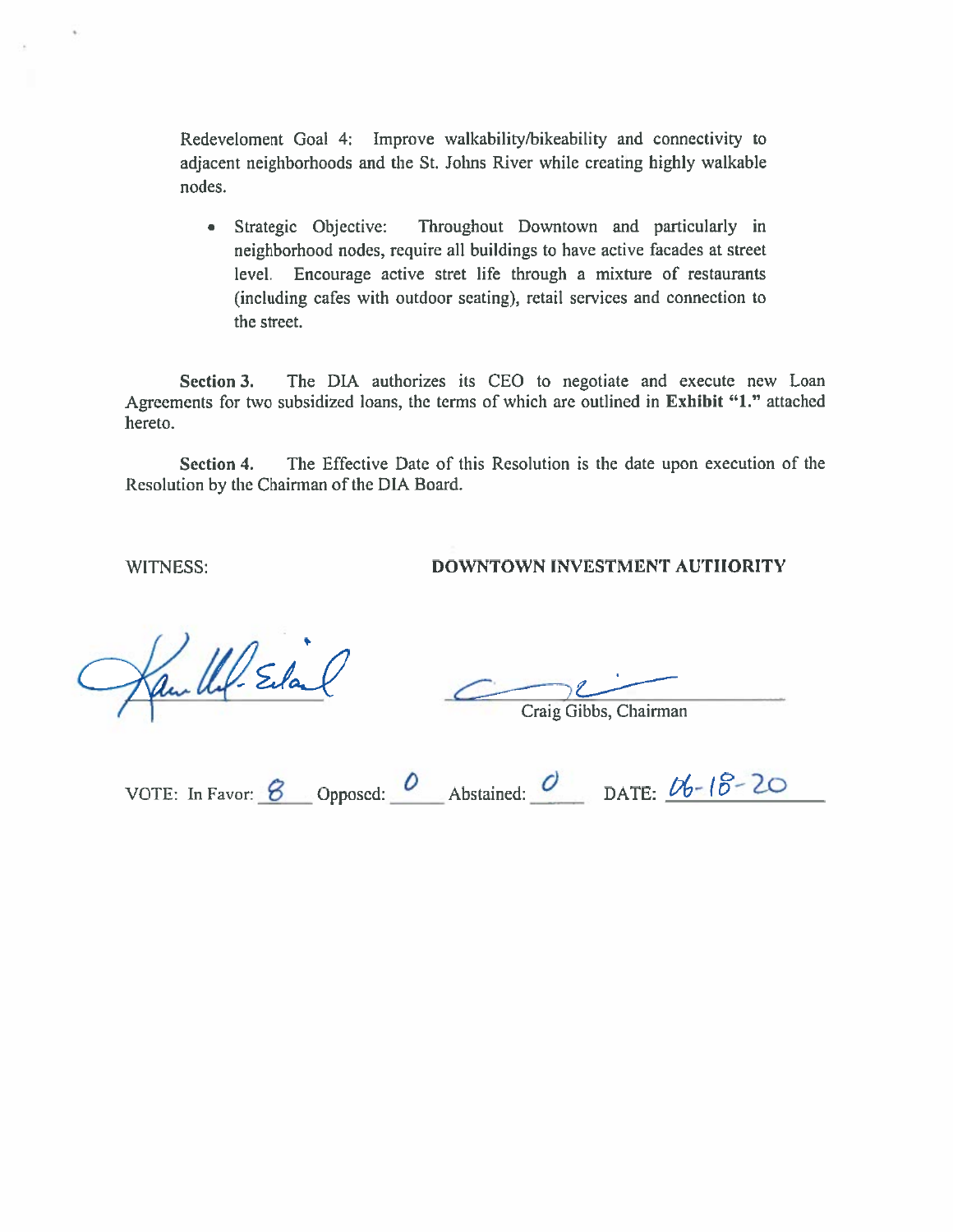## **EXHIBIT 1**

## 2020 TERM SHEET

| Project Name:     | 20 West Adams Street                                                                                                                                                                                                                                                                                                                                                                                                                                                                                                                                                                                                                    |
|-------------------|-----------------------------------------------------------------------------------------------------------------------------------------------------------------------------------------------------------------------------------------------------------------------------------------------------------------------------------------------------------------------------------------------------------------------------------------------------------------------------------------------------------------------------------------------------------------------------------------------------------------------------------------|
|                   | Developer/Applicant: The District Board of Trustees of Florida State College at Jacksonville                                                                                                                                                                                                                                                                                                                                                                                                                                                                                                                                            |
| City Funding:     | No more than \$600,000 (through the City of Jacksonville Downtown<br>Investment Authority)                                                                                                                                                                                                                                                                                                                                                                                                                                                                                                                                              |
| Breakdown:        |                                                                                                                                                                                                                                                                                                                                                                                                                                                                                                                                                                                                                                         |
| Infrastructure:   | No city of Jacksonville infrastructure improvements are contemplated.                                                                                                                                                                                                                                                                                                                                                                                                                                                                                                                                                                   |
| Land:             | No City of Jacksonville land is committed to the project.                                                                                                                                                                                                                                                                                                                                                                                                                                                                                                                                                                               |
| <b>REV Grant:</b> | No REV Grant is contemplated for this project.                                                                                                                                                                                                                                                                                                                                                                                                                                                                                                                                                                                          |
| Grants:           | A previous HPTF grant, in the amount of \$600,000, was awarded<br>pursuant to DIA Resolution 2015-11-02.                                                                                                                                                                                                                                                                                                                                                                                                                                                                                                                                |
| Loan:             | Loan documents (originally authorized by DIA Resolution 2015-11-02)<br>were never executed and the 2015 term sheet for the same has since<br>expired.                                                                                                                                                                                                                                                                                                                                                                                                                                                                                   |
| ٠<br>٠<br>٠       | <b>First Note (Note 1)</b><br>0% interest rate<br>Five year term (January 1, 2019 – December 31, 2023) (Retroactive to January 1,<br>2019 which allows the College to submit for calendar year 2019 losses)<br>No annual draw shall exceed \$60,000<br>Maximum outstanding balance shall not exceed \$300,000<br>Outstanding balance due by June 30, 2024                                                                                                                                                                                                                                                                               |
| ٠<br>٠            | Second Note (Note 2)<br>0% interest rate<br>Minimum term (January 1, 2024 – July 31, 2027) <sup>(1)</sup><br>Maximum term (January 1, 2024 - December 31, 2028) <sup>(2)</sup><br>No annual draw shall exceed \$60,000<br>Maximum outstanding balance shall not exceed \$300,000<br>Outstanding balance due by January 31, 2028 <sup>(1)</sup> or June 30, 2029 <sup>(2)</sup><br>1, 2 FSCJ's current master lease for student housing expires on July 31, 2027. Minimum term for Note 2 shall apply<br>if the lease is not renewed. Maximum term for Note 2 shall apply if the lease is renewed through at least<br>December 31, 2028. |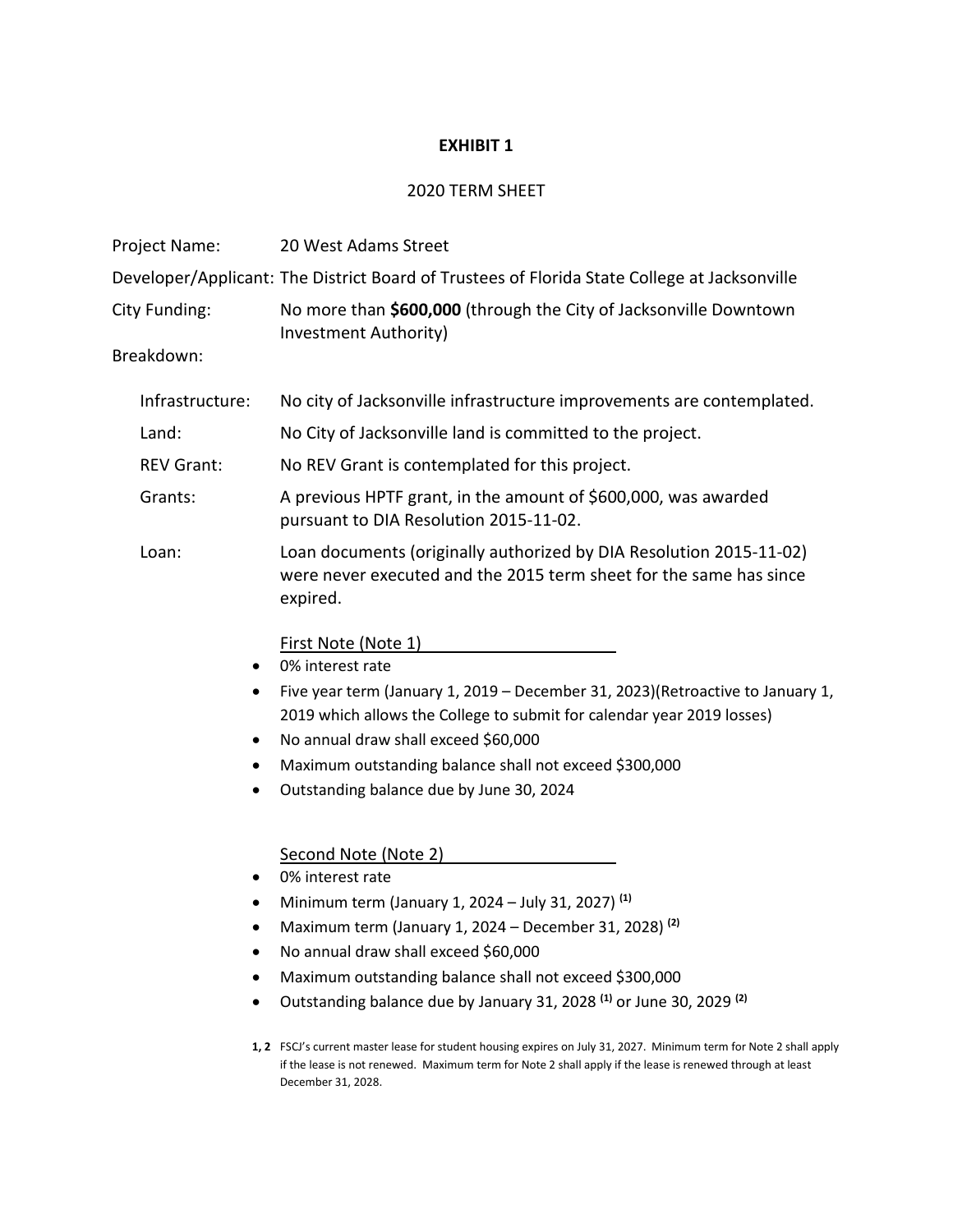Both Notes will provide a drawdown facility to Florida State College of Jacksonville (FSCJ) to offset costs associated with the operation of the project space as student housing. Each Note will be taken down in annual loan amounts not to exceed \$60,000 with a maximum outstanding balance of no more than \$300,000 during the term of each Note. The annual loan amount shall be based upon any shortfall (for the same year) resulting from the difference of;

- a. the sum of all revenues received by FSCJ in conjunction with the operation of the student housing, including room/dorm rentals, housing grants or subsidies, incidental revenue or net revenues, less the sum of the student housing lease rate FSCJ paid to the building owner and the operating expenses of the building, and
- b. the sum of net revenues (before taxes, insurance, interest and depreciation) received from the operation or rental of the retail space (an approximate 5,000 sq. ft. restaurant), less the sum of the retail space lease rate paid to the building owner.

To qualify for an annual loan amount in the second year of the term for the First Note, FSCJ shall have achieved a student housing occupancy rate of at least eighty five percent (85%) for that year's spring and fall semesters, by the end of that year and the retail space shall have been open at least forty (40) hours a week for a minimum of 50 weeks during that year. (The first year of first term, 2019, no requirement of minimum occupancy or retail hours of operation shall be applicable)

The second year requirement shall take into consideration the COVID 19 pandemic and its impact on business operations and student occupancy in the spring semester of 2020. Failure to meet the operating hour requirement or occupancy requirement as a result of the declared emergency shall not constitue a default or disqualify the loan period from calculation of operating loss.

To qualify for an annual loan amount after the second year of the term of the First Note, or for any year during the term of a Second Note, FSCJ shall have maintained a student housing occupancy rate of at least eighty five percent (85%) for that year's spring and fall semesters, and the retail space shall have been open at least forty (40) hours a week for a minmum of 50 weeks during that year.

For the purposes of this term sheet, FSCJ's spring semester shall be defined as January 1-May 31, and its fall semester shall be defined as September 1-December 31. The student housing occupancy rate for the